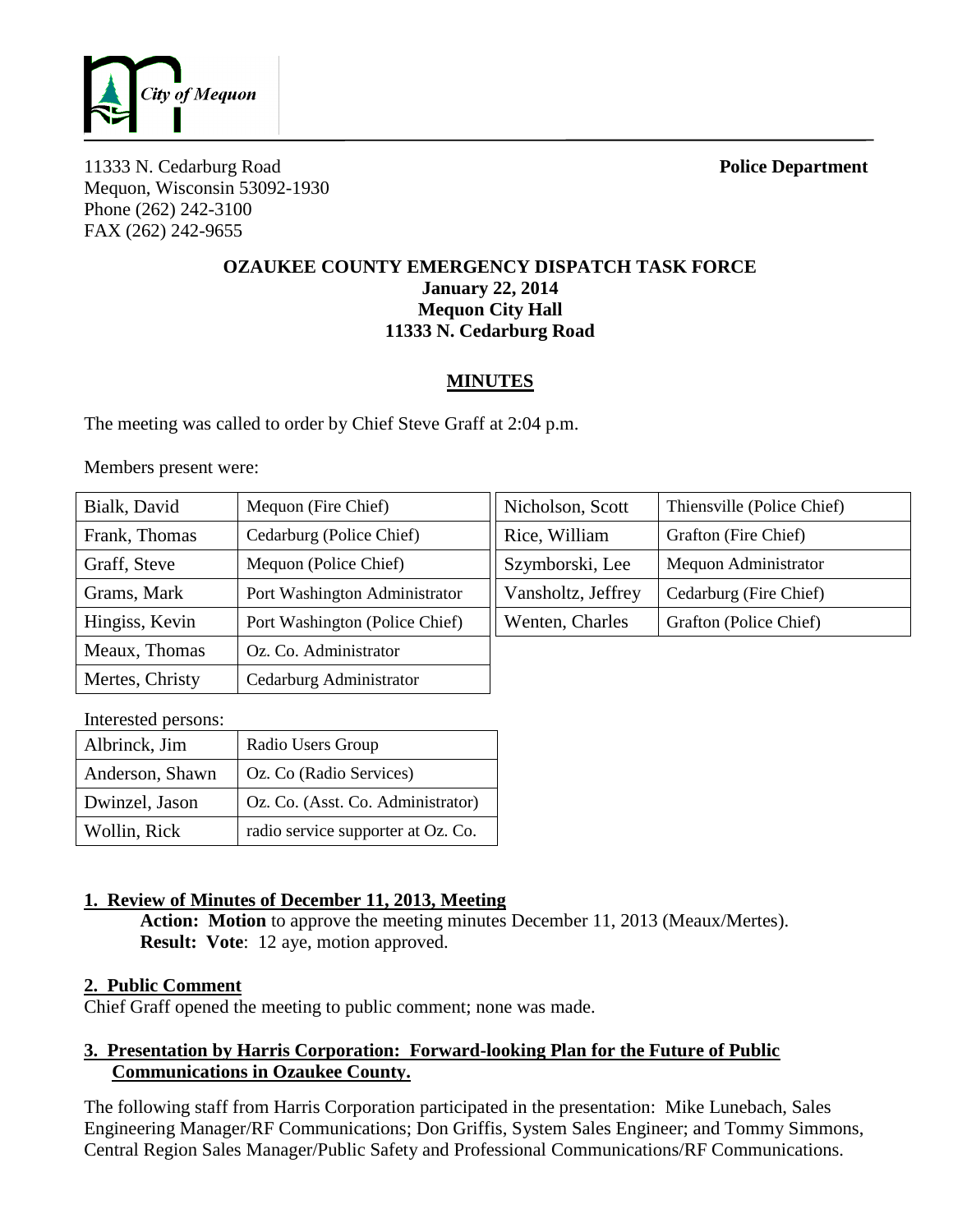Harris staff noted Ozaukee County uses an 800 MHz EDACS system for their radio communications and described which Harris hardware and software products would assist in migrating from the EDACS system to P25 Phase 1 or Phase 2. Phase 2 uses less antenna sites and more signal, plus cell phones can connect to it, if it is in the area of an antenna. P25 is the North American standard for mobile land radios for public safety. The federal government's plan is to migrate public safety to LTE (Long-Term Evolution) system.

Harris' ISSI (Inner Subsystem Interface) gateway connects with P25 systems manufactured by other vendors; and Harris' portable and mobile radios support EDACS and P25, which would simplify Ozaukee's migration to P25. EDACS systems could still be used by bus drivers, school systems, etc.

Harris' technology is able to transmit two simultaneous conversations on a single radio channel using three antenna sites in the county: Belgium, the Justice Center, and Mequon.

Issues with poor radio coverage in Cedarburg were reviewed with Harris staff noting the city is located in a low geographical area with stone buildings and/or buildings with tin ceilings and/or walls. Harris staff recommended using the digital mode on the radios (vs. the analog mode), which would allow clearer communications. They also found Ozaukee's southern antenna pointed toward Milwaukee (the direction had been changed three years ago), which affects the quality of radio communications. Harris staff recommended replacing it with an Omni-directional antenna. Mr. Anderson stated a new antenna should arrive the first week of February.

Harris' Voice Interoperability Data Access (VIDA) is a core network offering video surveillance, GPS mapping, data, over-air radio programming, and interoperation to any agency. VIDA is available in three levels, going from a low-cost entry point for small systems (VIDA Foundation) to very large, multi-region systems (VIDA Enterprise). VIDA Enterprise utilizes less hardware, less power, and less shelf space. Using VIDA, agencies are able to first upgrade consoles or first upgrade radios or first upgrade to a BeOn application. Symphony HW/Maestro SW consoles, at \$30,000 per dispatch position, are used with P25 radios and have the same look and feel as the old consoles (no retraining).

An EDACS migration gateway (EMG) allows communication between users on EDACS and VIDA, up to 24 concurrent calls in each direction, caller ID on calls across the gateway, encrypted call support, etc. The gateway is a temporary device used while moving from EDACS to P25, antennas on the towers can use EDACS and P25, and antennas would not be moved but would be tested to eliminate areas of poor coverage. EMG options can be purchased for \$40,000 or leased for \$7,950 the first three months and \$1,250 thereafter. Software maintenance is provided by Harris as long as EDACS updates are available at no cost.

**Discussion:** Question: What is the overall cost? Answer: Cost is dependent upon the options chosen. Question: Fire departments utilize portable and mobile radios which must operate on VHF when responding to mutual aid outside Ozaukee and when other departments enter Ozaukee responding to mutual aid. Purchasing two types of radios is not wanted. Currently, Milwaukee and Waukesha counties have radio patches with Ozaukee, but this is not working well. Answer: Two radios is the only solution.

Mr. Anderson stated the current radio platform has a future of ten years, but a five-year timeframe is needed to migrate to P25 to public safety first and then to public works. A partial migration allows the county to utilize equipment and retain spare parts. Cedarburg's lack of radio communications in certain areas will be solved by the installation of equipment on the tower in the next month or so. Pricing has not yet been received.